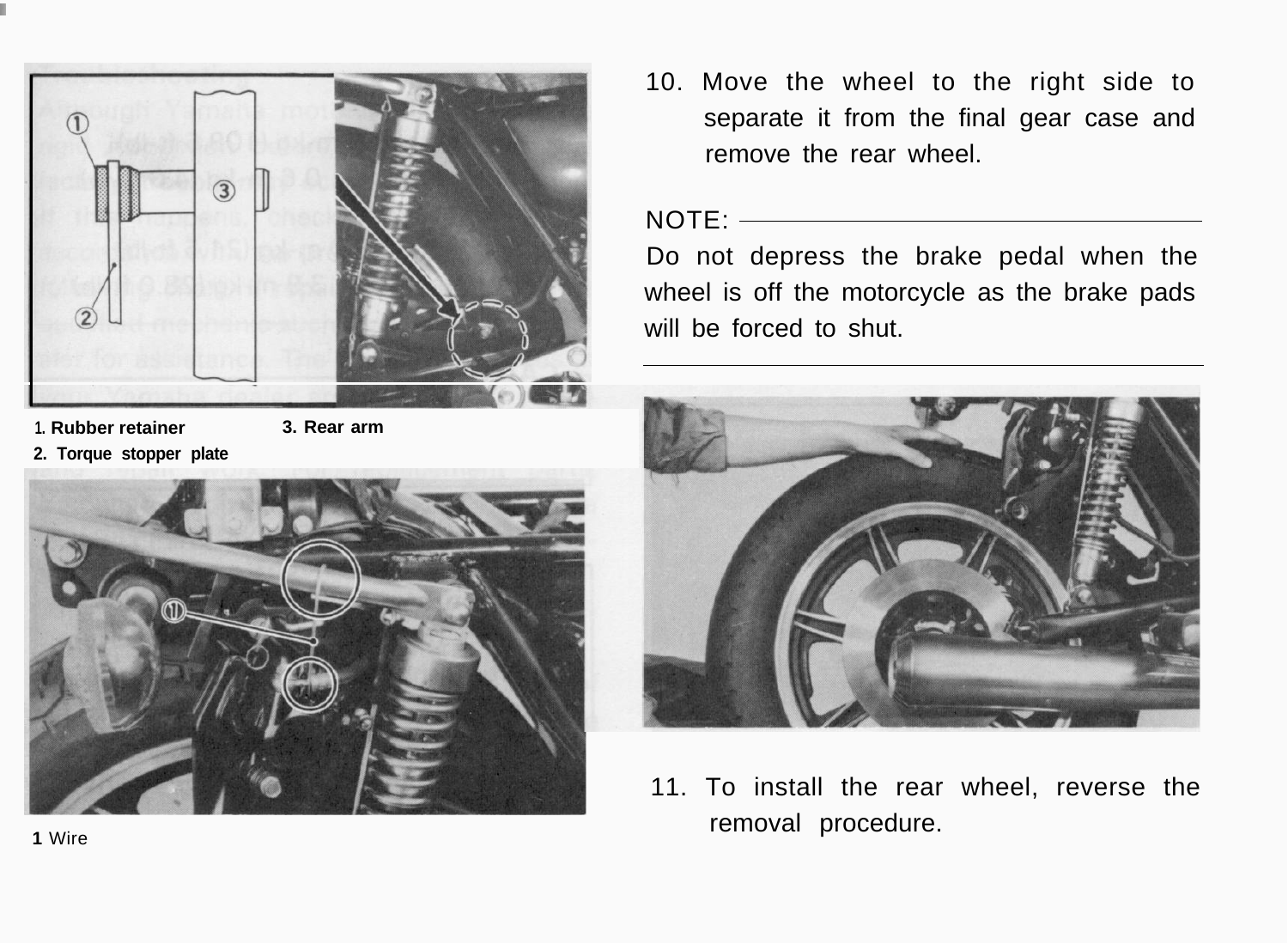## **NOTE:**

Before installing the rear wheel, apply a light coating of lithium base grease to the final gear case splines.

When installing the rear wheel, be sure the splines on the wheel hub fit into the final gear case.

Make sure there is enough gap between the brake pads before inserting the brake disc.



- Rear wheel hub splines
- 2. Final gear case splines

Tightening torque:

Axle nut: 15.0 m-kg (108.5 ft-lb) Axle pinch bolt: 0.6 m-kg (4.0 ft-lb) Shock absorber:

Top mount: 3.0 m-kg (21.5 ft-lb) Bottom mount: 3.9 m-kg (28.0 ft-lb)

#### **-CAUTION:**

**Always use a new cotter pin on the rear axle nut.**

**-Carburetor adjustment: The carburetor is a vital part of the engine and its emission control system. Adjusting should be left to your Yamaha dealer or other qualified mechanic with the professional knowledge, specialized data and equipment to do so properly.**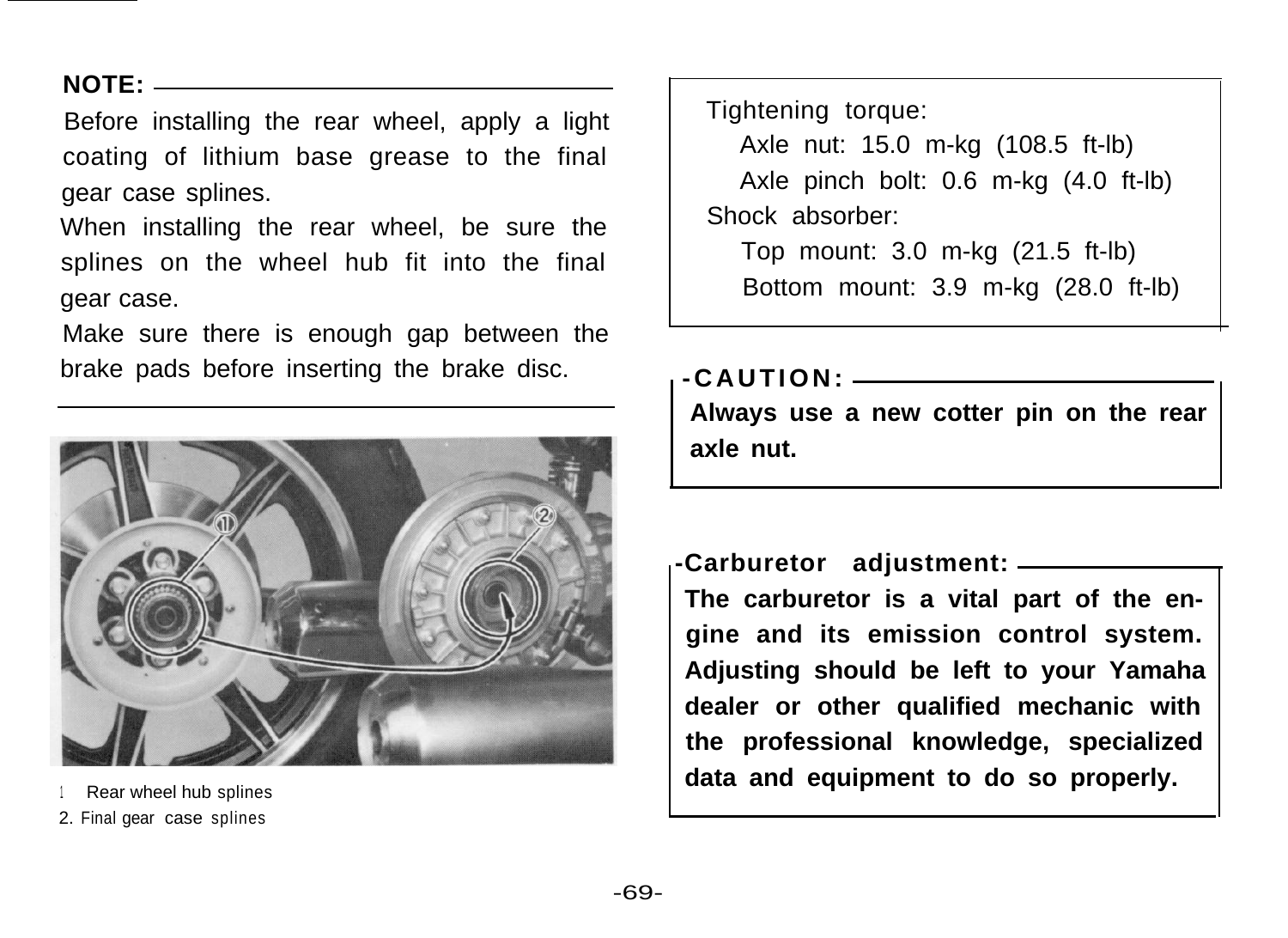# **Troubleshooting**

Although Yamaha motorcycles are given a rigid inspection before shipment from the factory, trouble may occur during operation. If this happens, check the motorcycle in accordance with the procedures given in the following chart. If repair is necessary, ask a qualified mechanic such as your Yamaha dealer for assistance. The skilled technicians at your Yamaha dealer are trained and equipped to perform the necessary maintenance and repair work. For replacement parts, Yamaha recommends you use Genuine Yamaha Parts, or parts you know are equivalent in quality.

Any problem in the fuel, compression or ignition system can cause poor starting, excessive emissions, engine damage, or loss of power while riding. The troubleshooting chart describes a quick and easy series of system checks to locate the problem.